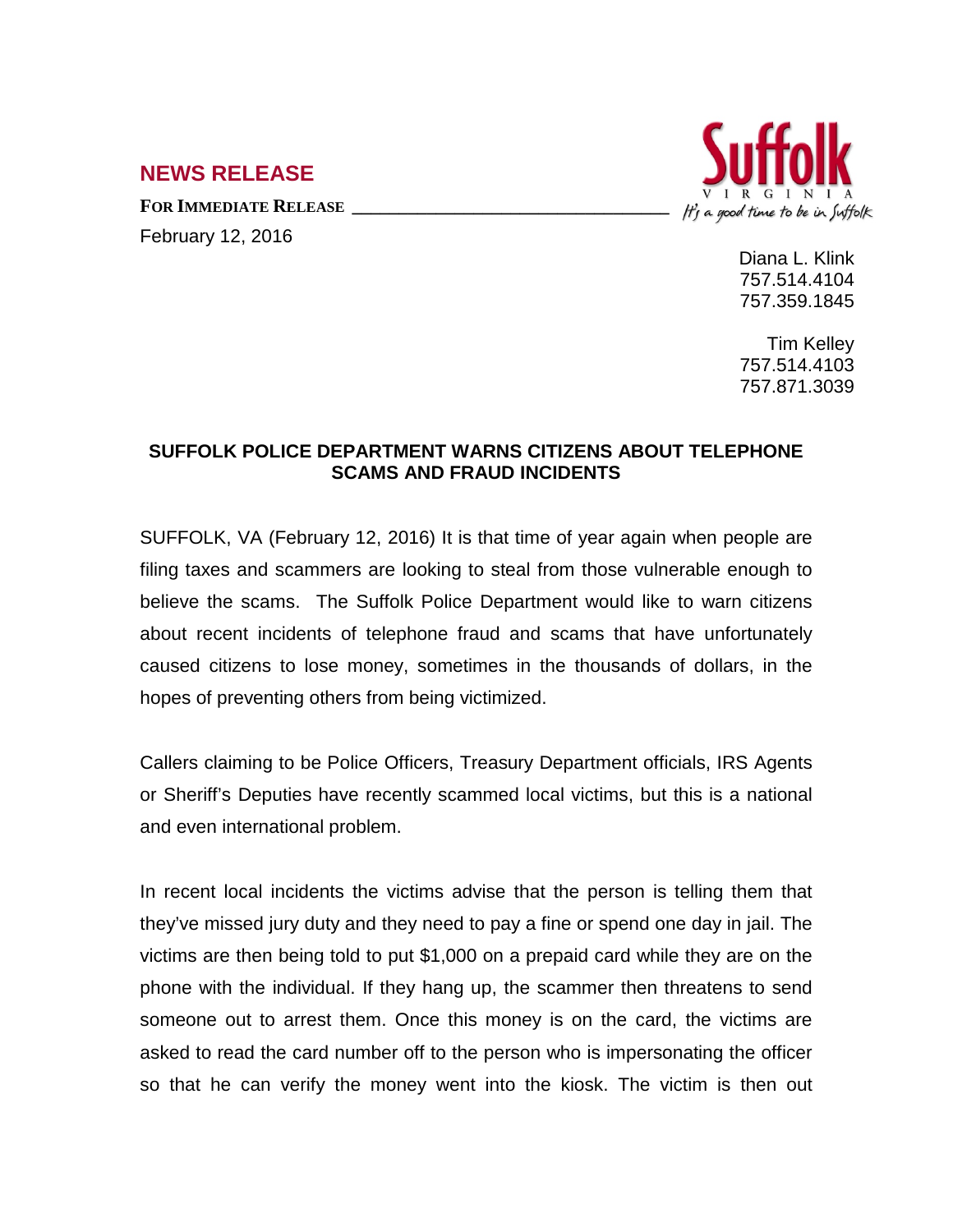\$1,000. Officers have reminded the public this is a scam, and correspondence regarding jury duty is always done through the mail.

Other scams include miracle cures, sweepstakes prizes, chances to earn enormous profits from supposedly no-risk, high-yield business and investment opportunities and more. You can be sure it's a scam if they ask for money or personal information, especially if they use scare tactics.

You should be suspicious of all solicitors, especially if the caller says any of the following:

- You've won a prize or lottery and that you need to send money first or provide bank account information to get your winnings.
- You have to act right away. Remember, if it's a good deal today it will still be a good deal tomorrow. Don't let anyone rush you into signing anything.
- He or she is a law enforcement officer and threatens to arrest you if you don't pay a fine for a bogus charge, for example, a speeding violation caught on camera or a failure to appear for jury duty. Payments are usually requested by prepaid debit card or money order. The scammer might use the name of a real officer or department to make the call convincing. No law enforcement employee will ever contact you to demand money or any other form of payment. Hang up immediately if you get this kind of call.
- He or she is calling from the Security and Fraud Department of your credit or debit card company and asks you for the 3-digit security number on the back of your credit card to verify your possession of the card to aid in a supposed fraud investigation. Never give out this information unless you are the person initiating a transaction.
- He or she is calling from Microsoft or some other legitimate company to warn you that your computer has a security problem and offer a free security check. You may then be tricked into allowing access to your